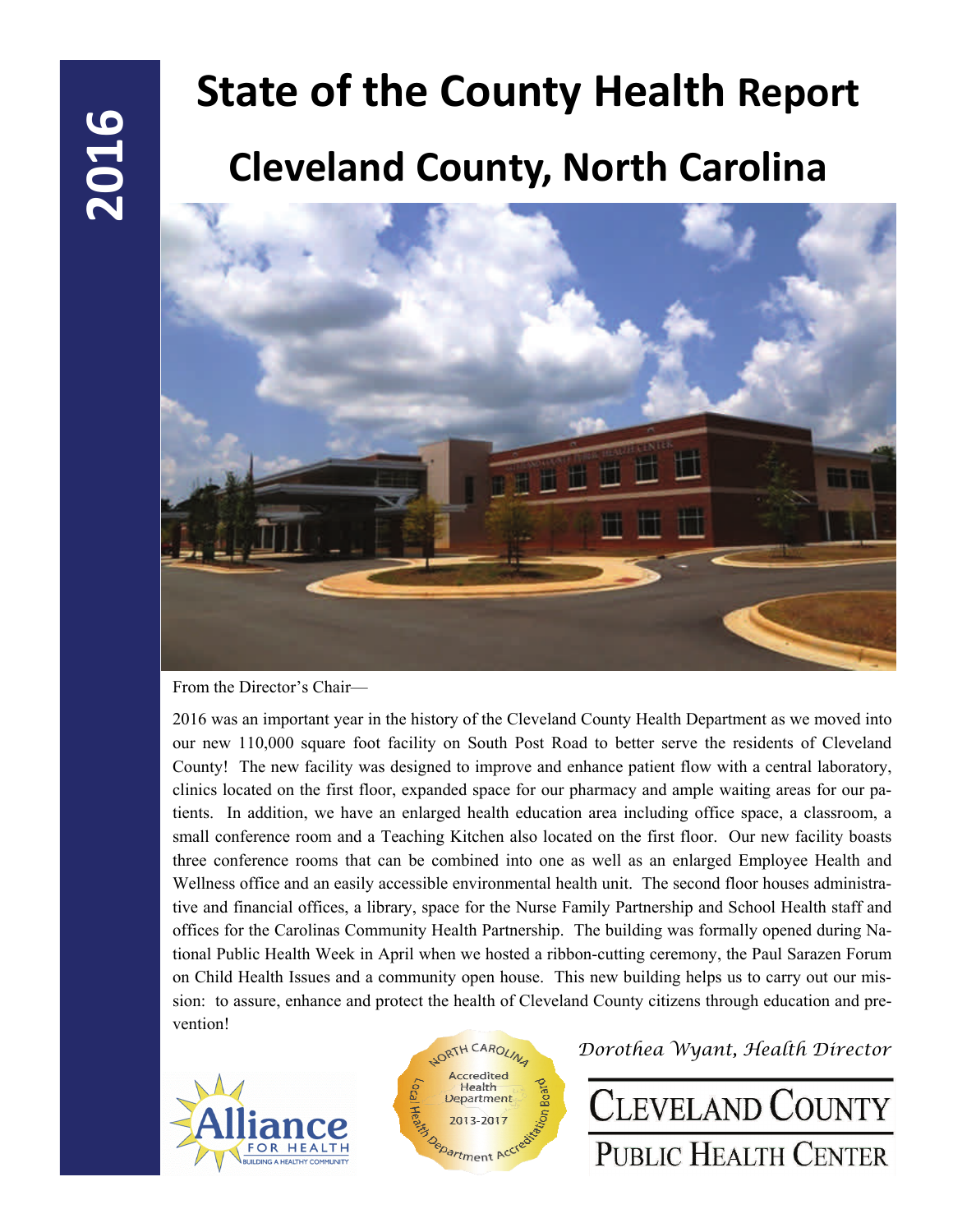# **2016**

### **Substance Abuse**

 Substance abuse was the top health priority identified in the 2015 Community Health Assessment. This issue was also a priority in the 2011 assessment and potentially will continue to be a health issue in Cleveland County as long as substances are available to abuse and misuse. The Healthy NC 2020 objectives that most closely align with this focus include (1) reduce the percentage of high school students who had alcohol on one or more of the past 30 days, (2) reduce the percentage of individuals aged 12 years and older reporting any illicit drug use in the past 30 days and (3) reduce the unintentional poisoning mortality rate per 100,000 population.

 Work in this focus area has been led by several community partners and grant-funded initiatives. The Substance Abuse Prevention Coalition serves as the community advisory council for the federal Drug Free Communities grant which has focused on underage drinking and abuse of prescription medications. Grant activities include the development of a communication campaign using print and electronic media as well as the implementation of a youth council with students from the four county high schools to obtain insight into youth perceptions of alcohol, tobacco and other drug use. The Coalition joined with the Cleveland County Public Health Center, the Carolina Community Health Partnership, Charlotte AHEC and Partners Behavioral Health MCO to present a forum on "Rx Abuse in Cleveland County: How to be a Part of the Solution to a Community Problem".

 In October 2016 the grant focus shifted to include an initiative on reducing youth use of electronic nicotine delivery systems (ENDS). Data from the 2015 PRIDE student drug use survey indicated that more Cleveland County students were experimenting with these products. ENDS was the featured topic at the Paul Sarazen Forum on Child Health Issues in April, 2016 with a comprehensive presentation from Sally Herndon, head of the NC Tobacco Prevention and Control Branch, NC DHHS. A second community forum on ENDS was presented in October 2016 for community agency staff by Ann Staples, Director of Public Education and Communication for the NC Tobacco Prevention and Control Branch, NC DHHS.

 The Overdose Prevention Task Force provides oversight for the Strategic Prevention Framework-Partnerships for Success grant initiative which focuses on the abuse and misuse of prescription medications among youth ages 12-15. This task force also works with law enforcement to sponsor three medication take-back events held in March, April and September annually as well as maintaining a network of 18 take-back boxes at sites throughout the county. Combined these efforts collected **4,181,627 dosage units** of prescription and over-the-counter medications in 2016. The SPF grant funds the delivery of the *All Stars* substance abuse prevention curriculum for 7th grade students in the county, a ten day evidence-based program delivered at the middle schools during health and physical education classes. **680** 7th grade students participated in the *All Stars* curriculum in 2016. The SPF grant coordinator is responsible for the delivery of this curriculum.

 CODAP Services included in the Health Promotion/Health Education unit of the Cleveland County Public Health Center is funded through the Substance Abuse Prevention and Treatment Block Grant administered by Partners Behavioral Health MCO as well as contributions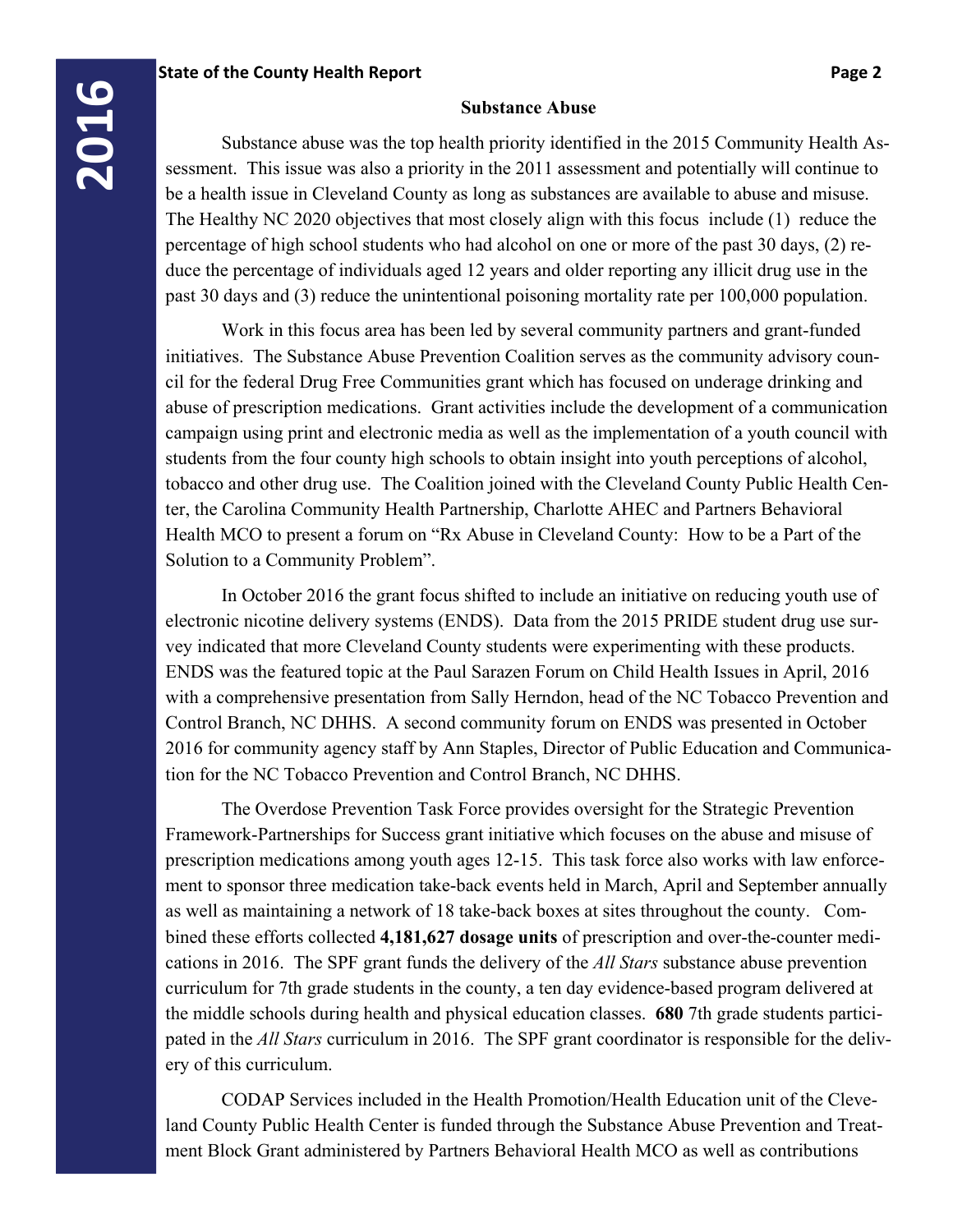**2016**<br>**2016**<br>**2016**<br>**2016**<br>**2016**<br>**2016**<br>**2016**<br>**2016**<br>**2016**<br>**2016**<br>**2016**<br>**2016**<br>**2016**<br>**2016**<br>**2016**<br>**2016**<br>**2016**<br>**2016**<br>**2016**<br>**2016**<br>**2016**<br>**2016**<br>**2016**<br>**2016** from United Way of Cleveland County, program fees and governmental contributions (Shelby and Kings Mountain ABC boards). Two programs focus on serving students in Cleveland County. First, a five day sequence of substance abuse prevention education is provided to 8th grade students in all middle schools and at Turning Point Academy. During the 15-16 academic year, the curriculum was *Northland Powerlines*; a change was made to *Health Smart: Alcohol, Tobacco and Other Drugs* for the 16-17 year. Both programs met the core curriculum standards for 8th grade health required by the NC Department of Public Instruction. A total of **1350** students were served during 2016.

> Second, CODAP staff members provide an education/early intervention program called SOBIR (Student Options Begin with Intervention and Recovery) for students who have violated the substance abuse policies of Cleveland County Schools and for youth who have violated NC statutes regarding underage drinking and possession of alcoholic beverages. The program consists of four sessions—two with both parent/guardian and student and two with students only. Students receive the SASSI (Substance Abuse Subtle Screening Inventory) assessment to measure the potential for chemical dependency and their educational materials are based on the *Teen Intervene* evidence-based curriculum. In 2016, **49** middle and high school students participated in the SOBIR program.

Additional work on substance abuse issues during 2016 included:

- Training two CCPHC staff members to become Certified Tobacco Treatment Specialists to interact with patients who continue to smoke and to support their efforts to stop smoking;
- Provision of four, four-session Fresh Start classes for county employees who indicated an interest in smoking cessation;
- Adoption of a tobacco-free policy for buildings and grounds for the new Cleveland County Public Health Center; development of campus-free tobacco policies for faith communities with three churches adopting the policy and two additional churches considering doing so;
- Planning for implementation of the PRIDE Student Drug Use Survey projected for March 2017 for 6th, 9th and 12th grade students in Cleveland County;
- Development of a "Don't Rush to Flush" campaign to stimulate proper disposal of prescription and over-the-counter medications; and
- Implementation of the "Lock Your Meds" campaign aimed at proper storage of prescription medications including print media, billboards and social media as well as the distribution of prescription medication disposal kits and lock boxes for medications.



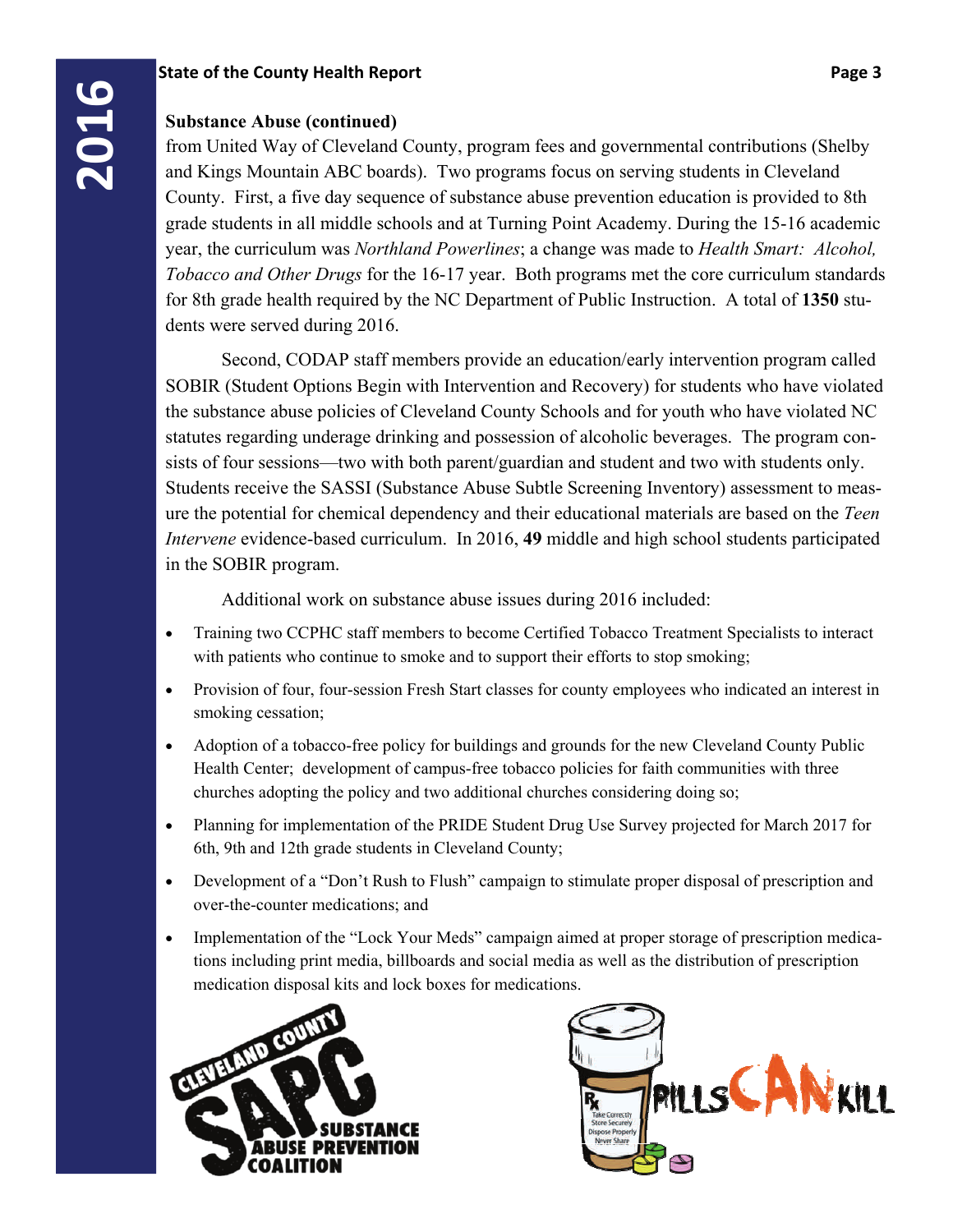### **Physical Activity and Nutrition**

 Physical activity and nutrition was identified as the second health priority to be addressed in the 2015 Community Health Assessment. Again, this issue was also named the third top priority in the 2011 assessment. Being named a top priority in two consecutive assessments indicates that while county residents understand the importance of physical activity and good nutrition, their actions do not often correspond to their ideas. Poor nutrition and physical inactivity are underlying factors in chronic diseases such as cardiovascular disease and diabetes, both of which appear consistently in mortality data for the county.

 The Community Health Action Plan for Physical Activity and Nutrition 2016-18 includes the following Healthy NC 2020 objectives: (1) increase the percentage of high school students who are neither overweight nor obese, (2) increase the percentage of adults getting the recommended amount of physical activity and (3) increase the percentage of adults who consume five or more servings of fruits and vegetables per day. Data to support changes in the first objective is derived from the CHAMPS survey. Data for objectives 2 and 3 are self-reported by adults either in the CHA survey or drawn from the Behavior Risk Factor Surveillance Study.

 Interventions selected to address this priority focus on target populations where a critical mass of individuals may be impacted. The first intervention is the Healthy Child Care Facility Recognition Program, a collaboration between the Cleveland County Public Health Center and Child Care Connections (resource and referral agency for the county). The goal of this intervention is to train child care center and family child care home staff members in developing and implementing policies around healthy food choices and enhancement of physical activity interactions. A health educator from CCPHC and a technical assistance specialist from Child Care Connections work together to develop policies and implement best practices in the facility. In addition, each participating facility receives training in the *Color Me Healthy* and *Be Active!* curricula. Each facility is offered the opportunity to receive a raised garden bed on-site to encourage children to grow and consume healthy vegetables. In 2016 **four** family child care homes and **three** child care centers enrolled in this recognition program; **ten** child care facilities who participated in 2014 and 2015 continued participation in the program.

 A second intervention focused on providing school-community gardens on school campuses throughout the county. These gardens, originally funded by an Eat Smart Move More state grant, utilize raised beds and environmentally friendly practices at **thirteen** schools and **seven** child care facilities across the county. The gardens are planted with seasonal vegetables three times annually; produce from the gardens is distributed to students at the school sites to take home or contributed to local agencies for their feeding programs.

 Schools with these gardens are also provided the *Got Veggies!* curriculum for use in the classroom as well as the opportunity to learn about bee keeping from community volunteers. Master Gardeners trained by the NC Cooperative Extension Service collaborate in building and maintaining these gardens. An average of 2000 pounds of food is generated by these gardens annually. **Three** additional gardens were added in 2016 with requests from two additional sites for building gardens in 2017.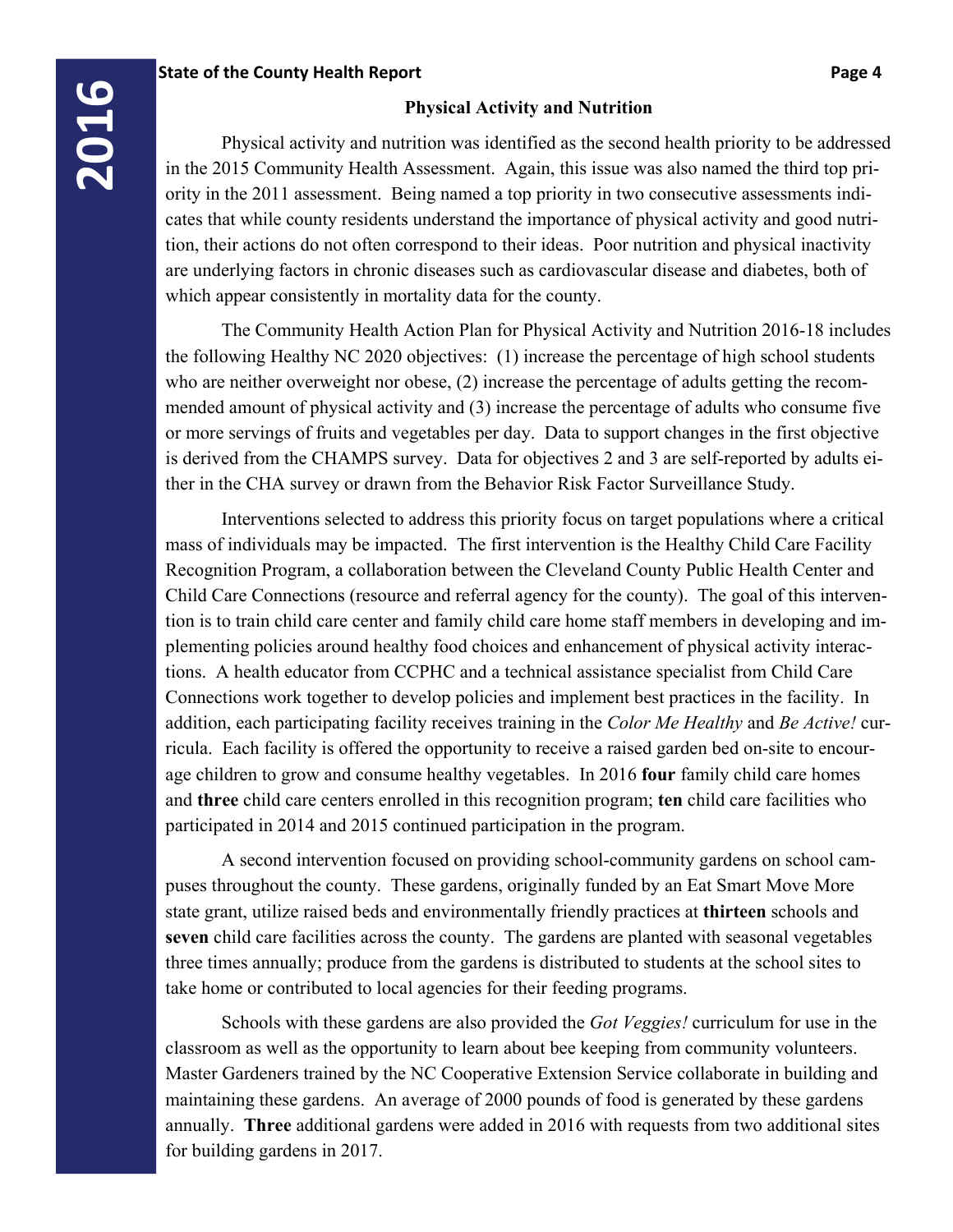**2016**<br>**2016**<br>**2016**<br>**2016**<br>**2016**<br>**2016**<br>**2016**<br>**2016**<br>**2016**<br>**2016**<br>**2016**<br>**2016**<br>**2016**<br>**2016**<br>**2016**<br>**2016**<br>**2016**<br>**2016**<br>**2016**<br>**2016**<br>**2016**<br><br>**2016**  A third intervention encourages physical activity through the Step One Challenge, a sixweek walking contest for teams of 3 to 6 individuals, to encourage county residents to become more physically active. Churches, schools and businesses form teams as do agencies and families to challenge each other to walk 10,000 steps a day. In 2016 from August through early October **455** individuals on **82** teams participated in this challenge.

> The fourth intervention in this focus area began in 2016 with the introduction of monthly cooking classes at the Cleveland County Public Health Center. A "Teaching Kitchen" in the new facility was outfitted through a generous contribution from the Alliance for Health in Cleveland County—appliances, tables, chairs, and small kitchen equipment. A health educator and a nutritionist from the WIC program began teaching classes in October 2016 using recipes that are easily replicable under most kitchen conditions and involving food items on the approved WIC list. Participants are recruited from the clinic patients at the CCPHC; to date classes have featured salads, vegetable dishes, healthy desserts and even turkey at the November class. An average of six to ten participants attend each class. Participants also receive a bag of small kitchen gadgets from the Alliance for Health to use in their home preparation of food.

> Finally, health educators began the implementation of using the CDC Worksite Health Score Card in 2016 to offer businesses and agencies the opportunity to assess/improve their worksite wellness programs. In 2016, Cleveland County government, the City of Shelby and the City of Kings Mountain participated in these assessments identifying 13 factors for consideration. Each participating entity received an analysis of their results, a comparison to comparably sized entities across the county and a list of recommendations to strengthen their wellness programming. Approximately **1150** employees from these entities were touched by the assessments completed to date.

> Activities under the Community Health Action Plan for Physical Activity and Nutrition are supported by members of the Eat Smart Move More Coalition of Cleveland County. These individuals meet bi-monthly to serve as a community forum supporting healthy eating and physical activity initiatives. Through their efforts, an on-site Farmers' Market is held each Tuesday morning June through September at the Cleveland County Public Health Center to offer patients, family members and employees of CCPHC the opportunity to purchase fresh fruits and vegetables. This on-site market operates as a satellite of the Foothills Farmers' Market and serves employees of the Department of Social Services as well as faculty and students at Cleveland Community College. A health educator serves as the on-site manager of this market. Members of the coalition also worked with administrators of Cleveland County Schools to post signage at the outdoor facilities of school sites to open walking trails and playgrounds to the public when schools are not operating in an effort to encourage increased physical activity.

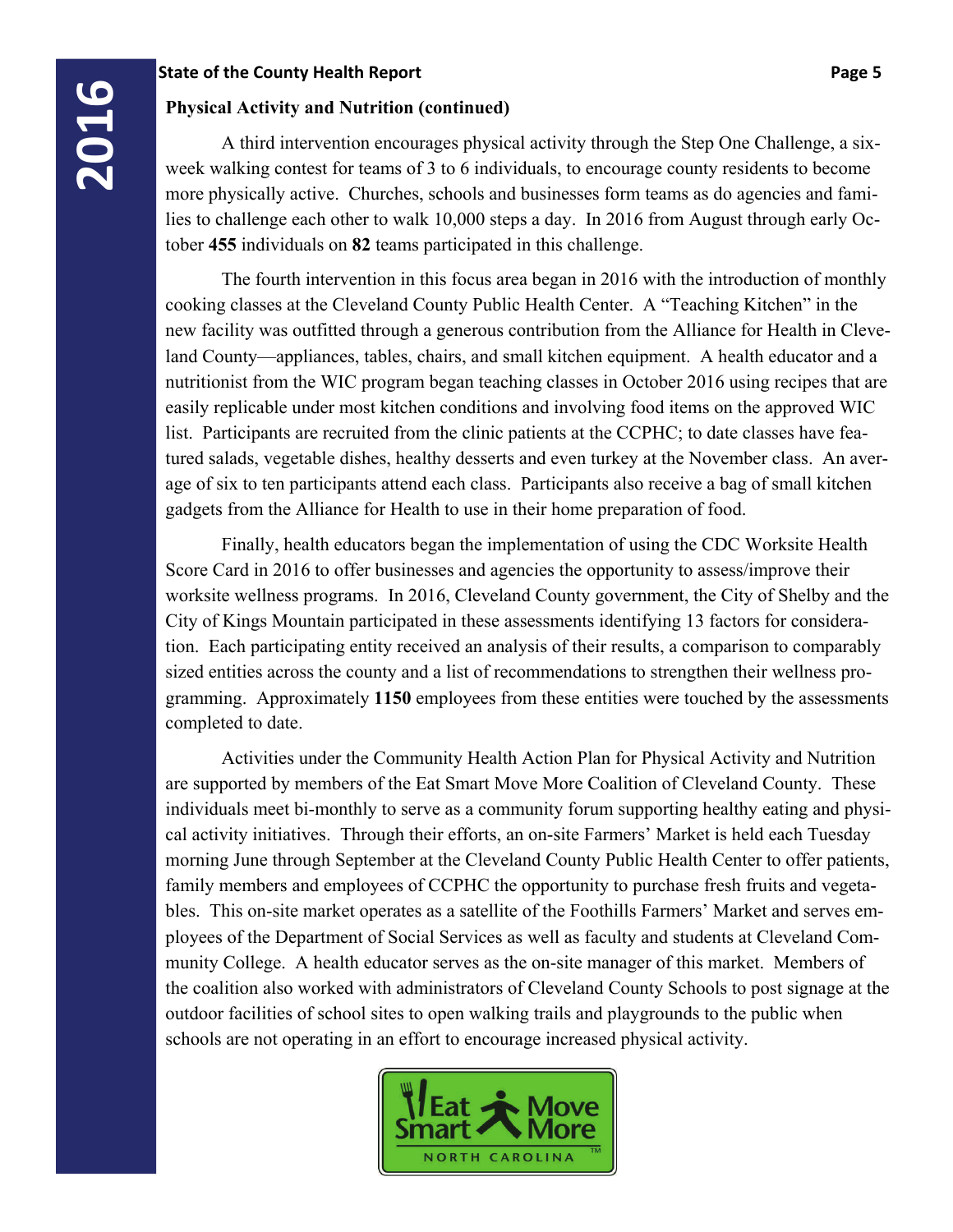**2018**<br> **2018** Sexually Transmitted Disease and Unintended Pregnancy<br>
2015 Community Health Assessment. This issue the 2011 assessment: a strong collaboration among community Sexually transmitted disease and unintended pregnancy is the third identified health priority from the 2015 Community Health Assessment. This issue ranked second in the priorities in the 2011 assessment; a strong collaboration among community agencies has worked since that time to provide a comprehensive initiative addressing this issue. The Healthy NC 2020 objectives aligning with this focus area are (1) decrease the percentage of pregnancies that are unintended and (2) reduce the percentage of positive results among individuals aged 15-24 tested for Chlamydia. The target population for work on unintended pregnancies in the county has been on the 15-19 year old age group.

> Three factors have contributed to the reduction in teen pregnancies and in the rates of sexually transmitted disease (primarily Chlamydia and Gonorrhea) in the county. First, the Family Planning Clinic at the Cleveland County Public Health Center has been proactive in offering long-acting reversible contraceptives (LARCS—implants and IUDs). Second, the Nurse Family Partnership Program, targeting high risk, low-income first time mothers, works extensively with their participants to educate them about sexually transmitted diseases and appropriate spacing of pregnancies.

> Finally, with the passage of the Healthy Youth Act, health educators have worked with administrators of Cleveland County Schools since 2009 to ensure that comprehensive reproductive health and safety education is offered to students in the 8th and 9th grades in the county. Initially health and physical education teachers were trained in the delivery of the Making Proud Choices curriculum to be delivered through 9th grade health classes. Health educators provided instruction on sexually transmitted diseases and FDA-approved contraceptives, always stressing that abstinence is the only way to guarantee prevention against pregnancy and/or STDs. While this initiative provided information to students, the delivery in the classroom was not always consistent and sometimes affected by personal and/or community norms. During this time, the Teen Pregnancy Prevention Coalition was re-energized by the need to address both teen pregnancy and the prevalence of sexually transmitted diseases among the youth of the county. Consequently, the coalition assisted the Cleveland County Public Health Center to apply for funding through the state's Teen Pregnancy Prevention Initiative for a grant to expand consistent reproductive health and safety education in the schools. This broad-based coalition targeted 8th grade female students and 9th grade male students as the appropriate populations for two selected curricula—*Smart Girls* and *Wise Guys*. *Smart Girls* is a ten-unit program taught once a week during 8th grade health classes and focuses on life skills, refusal skills and pregnancy prevention information. *Wise Guys* has a male responsibility focus as well as providing information on delaying sexual activity and preventing pregnancy and sexually transmitted diseases.

> Working with school administrators, Shelby Middle School and Burns Middle School were selected as pilot implementation sites for the 2015-16 academic year for *Smart Girls*. Shelby High School and Burns High School were selected as pilot sites for the *Wise Guys* program. During this initial year, **98** girls registered for the Smart Girls program with **68 or 69%** of the meeting the program threshold requirement to attend 75% of the sessions. **86** males regis-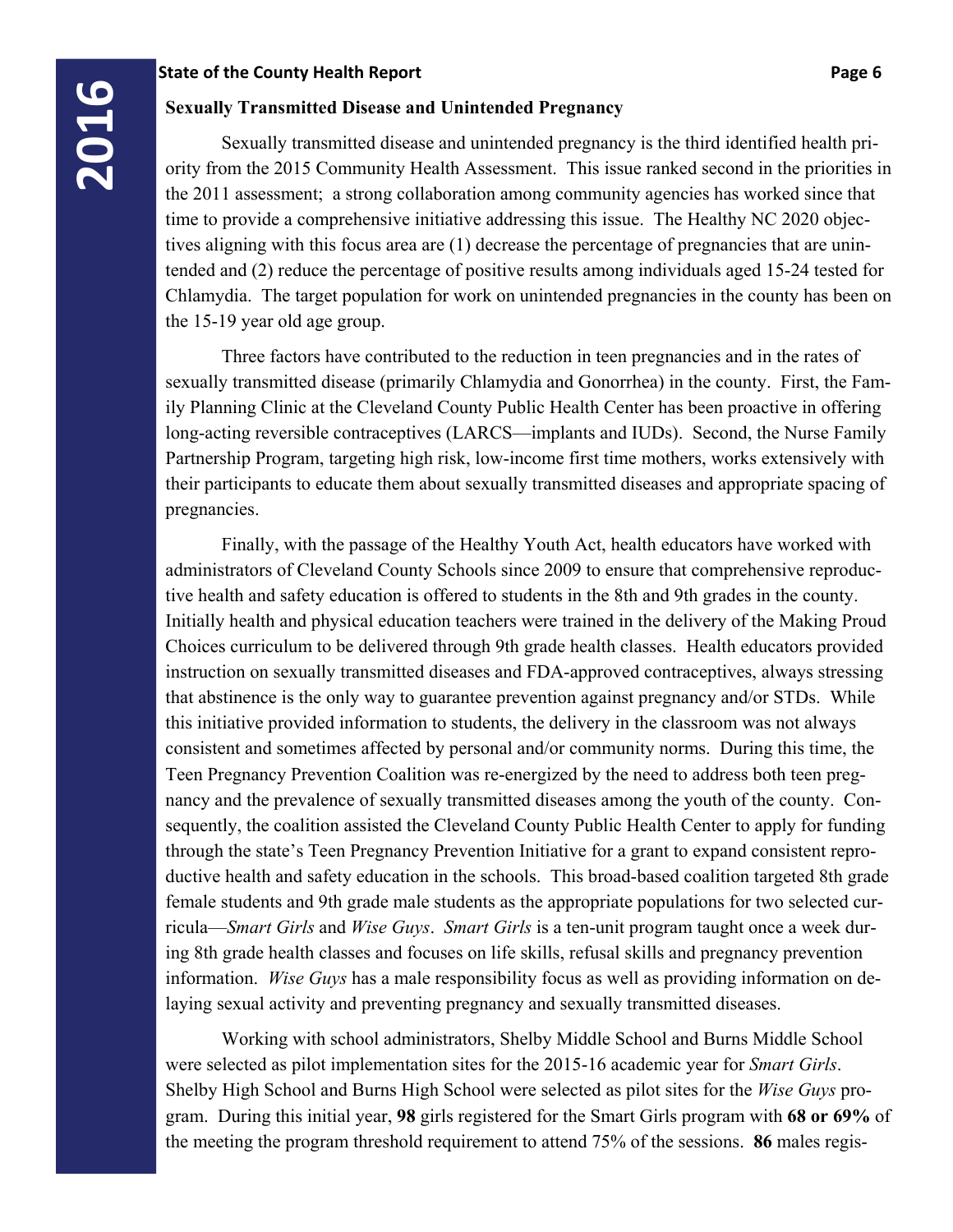**2016** Sexually Transmitted Disease and Unintended Pregnancy (continued) tered for the *Wise Guys* classes with **64 or 74%** of them meeting the requirements and program. Both programs were expanded to all four middle and f tered for the *Wise Guys* classes with **64 or 74%** of them meeting the required threshold for the program. Both programs were expanded to all four middle and four high schools for the 2016- 17 academic year. During the first semester of this time period there were **367** girls enrolled in *Smart Girls* classes with **325 or 88%** of them meeting the program threshold. Additionally **175**  males were enrolled in *Wise Guys* with **152 or 86%** meeting the program threshold. Health educators also provided hour-long puberty education classes to **590** 5th grade students during 2016.

> Data documenting changes in both the teen pregnancy rate and the incidence of the two most common sexually transmitted diseases are presented in the tables below. Data for both tables is drawn from the NC State Center for Health Statistics—the county data book for Cleveland County. The data is presented with specific attention paid to the incidence and rates among the African-American population in the county. This is done at the request of members of the Minority Health Council who have been working on this issue for the past several years. In 2016 they moved ahead with the publication of a rack card highlighting STD facts specific to the African-American population. Over 1500 of these cards were distributed to minority churches, civic groups, neighborhood associations, hairdressers and barber shops, laundromats and convenience stores serving the minority community by members of the council. They have continued this initiative with a new publication for 2017 and plan to distribute updated information through these same channels.

|                                       | 2007   |               | 2009   |               | 2011        |               | 2013        |                | 2015        |               |
|---------------------------------------|--------|---------------|--------|---------------|-------------|---------------|-------------|----------------|-------------|---------------|
| <b>CATEGORY</b>                       | #      | Rate/<br>1000 | #      | Rate/<br>1000 | #           | Rate/<br>1000 | #           | Rate /<br>1000 | #           | Rate/<br>1000 |
| NC Total Preg-<br>nancies             | 19,615 | 63.0          | 18,142 | 56.0          | 13,909      | 43.8          | 11,178      | 35.2           | 9,802       | 30.2          |
| White                                 | 11,070 | 52.3          | 9,941  | 45.4          | 5,719       | 30.8          | 4,549       | 24.7           | 3,982       | 21.3          |
| African-<br>American                  | 7,548  | 87.1          | 7,156  | 80.2          | 5,399       | 61.6          | 4,172       | 49.2           | 3,500       | 41.1          |
| Hispanic                              | 3,166  | 167.4         | 2,865  | 118.4         | 2,241       | 71.1          | 2,005       | 57.9           | 1,868       | 49.1          |
| Other Non-<br>Hispanic<br>Pregnancies |        |               |        |               |             |               | 411         | 31.0           | 174         | 17.5          |
|                                       |        |               |        |               |             |               |             |                |             |               |
| Cleveland<br><b>County Total</b>      | 263    | 71.8          | 245    | 63.8          | 191         | 56.4          | 127         | 38.6           | 105         | 32.5          |
| White                                 | 157    | 59.0          | 149    | 52.8          | 102         | 43.4          | 72          | 31.5           | 67          | 30.0          |
| African-<br>American                  | 103    | 108.9         | 89     | 97.4          | 79          | 89.8          | 49          | 59.1           | 30          | 37.3          |
| Hispanic                              | 8      | $\ast$        | 17     | $\ast$        | 8           | $\ast$        | 6           | $\ast$         | 8           | $\ast$        |
| Other Non-<br>Hispanic<br>Pregnancies |        |               |        |               | $\mathbf 0$ |               | $\mathbf 0$ | $\Omega$       | $\mathbf 0$ | $\mathbf 0$   |

### **Teen Pregnancies in Cleveland County Ages 15-19**

Source: NC State Center for Health Statistics, County Health Data Books, various years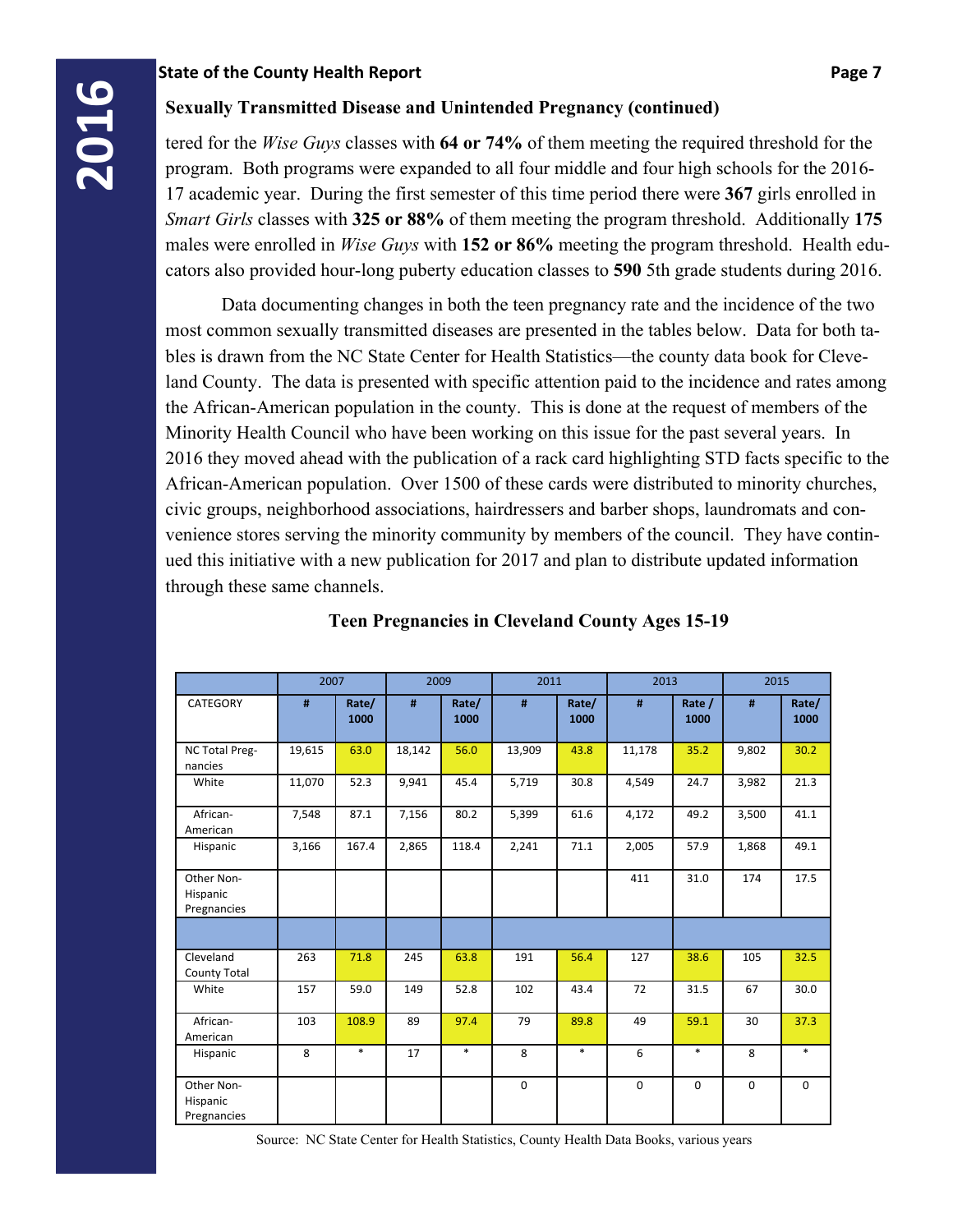# **Cleveland County STD Cases by Age Groups**

| 2015<br><b>AFRICAN-</b><br><b>AMERICAN</b><br>Cases<br>84<br>37%<br>128<br>58%<br>10<br>3<br>0<br>0<br>0<br>225<br>100%<br>46% of total | %          | 2015<br><b>TOTAL CASES</b><br>32%<br>60%<br>5%<br>2%<br>1% | Cases<br>159<br>292<br>25<br>8<br>4 | %<br>3%<br>47%<br>38%<br>7%<br>2%<br>$\overline{\phantom{a}}$<br>$\overline{\phantom{a}}$<br>$\overline{\phantom{a}}$<br>0% | 2011<br><b>AFRICAN-</b><br><b>AMERICAN</b><br>Cases<br>9<br>126<br>103<br>20<br>6<br>< 5<br>$<$ 5<br>< 5 | %<br>2%<br>42%<br>39%<br>9%<br>4%<br>2%<br>1% | 2011<br><b>TOTAL CASES</b><br>Cases<br>11<br>207<br>193<br>43<br>19<br>8 | <b>DIAGNOSIS</b><br><b>CHLAMYDIA</b><br>$10 - 14$<br>15-19<br>$20 - 24$ |
|-----------------------------------------------------------------------------------------------------------------------------------------|------------|------------------------------------------------------------|-------------------------------------|-----------------------------------------------------------------------------------------------------------------------------|----------------------------------------------------------------------------------------------------------|-----------------------------------------------|--------------------------------------------------------------------------|-------------------------------------------------------------------------|
|                                                                                                                                         |            |                                                            |                                     |                                                                                                                             |                                                                                                          |                                               |                                                                          |                                                                         |
|                                                                                                                                         |            |                                                            |                                     |                                                                                                                             |                                                                                                          |                                               |                                                                          |                                                                         |
|                                                                                                                                         |            |                                                            |                                     |                                                                                                                             |                                                                                                          |                                               |                                                                          |                                                                         |
|                                                                                                                                         |            |                                                            |                                     |                                                                                                                             |                                                                                                          |                                               |                                                                          |                                                                         |
|                                                                                                                                         |            |                                                            |                                     |                                                                                                                             |                                                                                                          |                                               |                                                                          |                                                                         |
|                                                                                                                                         |            |                                                            |                                     |                                                                                                                             |                                                                                                          |                                               |                                                                          | 25-29                                                                   |
|                                                                                                                                         |            |                                                            |                                     |                                                                                                                             |                                                                                                          |                                               |                                                                          | 30-34                                                                   |
|                                                                                                                                         |            |                                                            |                                     |                                                                                                                             |                                                                                                          |                                               |                                                                          | 35-39                                                                   |
|                                                                                                                                         |            |                                                            |                                     |                                                                                                                             |                                                                                                          |                                               | $\overline{7}$                                                           | 40-44                                                                   |
|                                                                                                                                         |            |                                                            |                                     |                                                                                                                             |                                                                                                          | $\overline{\phantom{a}}$                      | $5$                                                                      | 45-49                                                                   |
|                                                                                                                                         |            |                                                            |                                     |                                                                                                                             | 0                                                                                                        | $\overline{\phantom{a}}$                      | $5$                                                                      | 50-54                                                                   |
|                                                                                                                                         |            |                                                            |                                     | ÷.                                                                                                                          | $5$                                                                                                      |                                               | $5$                                                                      | 55-59                                                                   |
|                                                                                                                                         |            |                                                            |                                     | 0%                                                                                                                          | 0                                                                                                        | 0%                                            | 0                                                                        | 60-64                                                                   |
|                                                                                                                                         |            |                                                            | 0                                   | 0%                                                                                                                          | 0                                                                                                        | 0%                                            | 0                                                                        | $65+$                                                                   |
|                                                                                                                                         |            |                                                            | 0                                   | 0%                                                                                                                          | 0                                                                                                        | 0%                                            | 0                                                                        | Unknown                                                                 |
|                                                                                                                                         |            | 100%                                                       | 488                                 | 100%                                                                                                                        | 269                                                                                                      | 100%                                          | 495                                                                      | <b>TOTAL</b>                                                            |
|                                                                                                                                         |            |                                                            |                                     |                                                                                                                             | 54.3% of total                                                                                           |                                               |                                                                          |                                                                         |
|                                                                                                                                         |            |                                                            |                                     |                                                                                                                             |                                                                                                          |                                               |                                                                          |                                                                         |
|                                                                                                                                         | %<br>Cases |                                                            | Cases                               | %                                                                                                                           | Cases                                                                                                    | %                                             | Cases                                                                    | <b>GONORRHEA</b>                                                        |
|                                                                                                                                         |            |                                                            |                                     | $\mathbb{L}$                                                                                                                | < 5                                                                                                      | $\omega$                                      | < 5                                                                      | $10 - 14$                                                               |
| 24<br>25%                                                                                                                               |            | 24%                                                        | 36                                  | 29%                                                                                                                         | 38                                                                                                       | 34%                                           | 58                                                                       | 15-19                                                                   |
|                                                                                                                                         |            |                                                            |                                     | 42%                                                                                                                         | 54                                                                                                       | 39%                                           | 68                                                                       | $20 - 24$                                                               |
| 59<br>62%                                                                                                                               |            | 60%                                                        | 91                                  | 12%                                                                                                                         | 16                                                                                                       | 10%                                           | 18                                                                       | 25-29                                                                   |
|                                                                                                                                         |            |                                                            |                                     | 8%                                                                                                                          | 10                                                                                                       | 7%                                            | 12                                                                       | 30-34                                                                   |
| 9                                                                                                                                       |            | 12%                                                        | 18                                  |                                                                                                                             | < 5                                                                                                      | 3%                                            | 5                                                                        | 35-39                                                                   |
|                                                                                                                                         |            |                                                            |                                     |                                                                                                                             | < 5                                                                                                      | 3%                                            | 5                                                                        | 40-44                                                                   |
| 3                                                                                                                                       |            | 3%                                                         | 5                                   | 0%                                                                                                                          | 0                                                                                                        | 0%                                            | 0                                                                        | 45-49                                                                   |
|                                                                                                                                         |            |                                                            |                                     |                                                                                                                             | $5$                                                                                                      |                                               | < 5                                                                      | 50-54                                                                   |
| $\mathbf{1}$                                                                                                                            |            | 1%                                                         | $\overline{2}$                      | 0%                                                                                                                          | 0                                                                                                        |                                               | < 5                                                                      | 55-59                                                                   |
|                                                                                                                                         |            |                                                            |                                     | 0%                                                                                                                          | $\mathbf 0$                                                                                              | 0%                                            | $\mathsf{O}\xspace$                                                      | 60-64                                                                   |
|                                                                                                                                         |            |                                                            |                                     | 0%                                                                                                                          | 0                                                                                                        | 0%                                            | 0                                                                        | $65+$                                                                   |
|                                                                                                                                         |            |                                                            |                                     | 0%                                                                                                                          | $\mathbf 0$                                                                                              | 0%                                            | $\mathsf{O}\xspace$                                                      | Unknown                                                                 |
| 96<br>100%                                                                                                                              |            | 100%                                                       | 152                                 | 100%                                                                                                                        | 130                                                                                                      | 100%                                          | 173                                                                      | <b>TOTAL</b>                                                            |

Source: Communicable Disease Report to Cleveland County Board of Health 2012 and 2016

# **Major Morbidity Data for Cleveland County**

 A review of the leading causes of death in Cleveland County reported for two five-year periods indicates a rise in the total death rate per 100,000 population. In 2010-14 the leading cause of death was diseases of the heart but in the 2011-15 time frame cancer (all sites) had moved to the leading cause of death. Chronic diseases impacted by diet, physical activity, lifestyle choices such as smoking and drinking and access to care continue to impact morbidity in the county. County residents may know WHAT to do to positively impact their health status but choosing to change risky behaviors may be another matter.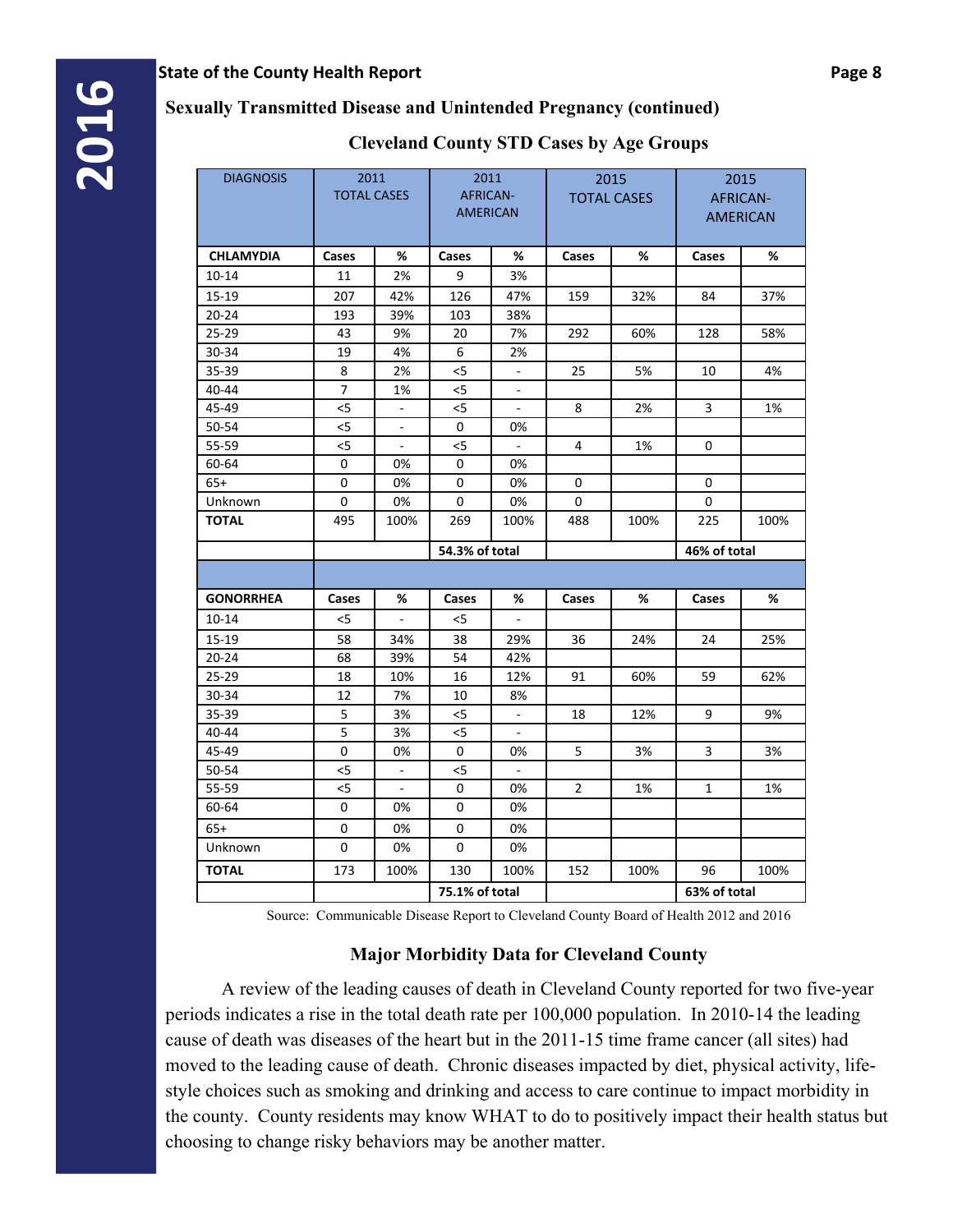|                | 2010-2014                                    |                                               |        | 2011-2015      |                                                   |                        |                     |  |  |  |
|----------------|----------------------------------------------|-----------------------------------------------|--------|----------------|---------------------------------------------------|------------------------|---------------------|--|--|--|
| Rank           | Cause of Death                               | Number<br>Rate per<br>of<br>100,000<br>Deaths |        | Rank           | Cause of Death                                    | Number<br>of<br>Deaths | Rate per<br>100,000 |  |  |  |
| $\mathbf{1}$   | Diseases of the heart                        | 1,236                                         | 253.6  | $\mathbf{1}$   | Cancer - all sites                                | 1,243                  | 255.8               |  |  |  |
| $\overline{2}$ | Cancer - all sites                           | 1,188                                         | 243.8  | $\overline{2}$ | Diseases of the heart                             | 1,240                  | 255.2               |  |  |  |
| $\overline{3}$ | Chronic lower respira-<br>tory diseases      | 322                                           | 66.1   | $\overline{3}$ | Chronic lower respi-<br>ratory diseases           | 355                    | 73.1                |  |  |  |
| $\overline{4}$ | Cerebrovascular dis-<br>ease                 | 321                                           | 65.9   | $\overline{4}$ | Cerebrovascular dis-<br>eases                     | 325                    | 66.9                |  |  |  |
| 5              | Alzheimer's disease                          | 239                                           | 49.0   | 5              | Alzheimer's disease                               | 247                    | 50.8                |  |  |  |
| 6              | Other unintentional<br>injuries              | 222                                           | 45.6   | 6              | Other unintentional<br>injuries                   | 218                    | 44.9                |  |  |  |
| $\overline{7}$ | Septicemia                                   | 180                                           | 36.9   | $\overline{7}$ | Diabetes mellitus                                 | 193                    | 39.7                |  |  |  |
| 8              | Diabetes mellitus                            | 172                                           | 35.3   | 8              | Septicemia                                        | 189                    | 38.9                |  |  |  |
| 9              | Pneumonia & influ-<br>enza                   | 159                                           | 32.6   | 9              | Pneumonia & influ-<br>enza                        | 162                    | 33.3                |  |  |  |
| 10             | Nephritis, nephritic<br>syndrome & nephrosis | 139                                           | 28.5   | 10             | Nephritis, nephritic<br>syndrome and<br>nephrosis | 121                    | 24.9                |  |  |  |
|                | Total all deaths                             | 5,620                                         | 1153.2 |                | Total all deaths                                  | 5,767                  | 1186.9              |  |  |  |

# **Leading Causes of Death in Cleveland County 2010-2014 and 2011-2015**

Source: NC State Center for Health Statistics, County Health Data Book, 2016 and 2017

### **Emerging Issues and New Initiatives**

 Key stakeholders in the county have begun a concerted effort to more closely examine the social determinants of health that apply to Cleveland County. After reviewing the 2016 County Health Rankings which were included in the 2015 Community Health Assessment, leadership has focused on four key areas: poverty, education, housing and transportation. Two major initiatives are underway to communicate information about these areas and to lay the groundwork for collaborative community responses. First, a group led by Partners Behavioral Health LME-MCO and Cleveland County Schools with the help of out-of-county consultants has mapped indicators such as poverty rates, unemployment rates, crime rates and educational levels in neighborhoods across the county. This particular group has selected the catchment area around Graham Elementary School as a pilot site for addressing these issues and has assemble a broad-based steering committee to develop strategies for improving the community's health. Graham Elementary School students are impacted by the social determinants but are blessed to have a caring faculty and community volunteers who are a part of this initiative. Cleveland County Schools employed a community coordinator to oversee the activities at this school site. This individual is currently conducting focus groups with parents from the school to determine how they perceive their needs and what responses they need from community agencies and programs to improve their overall quality of life.